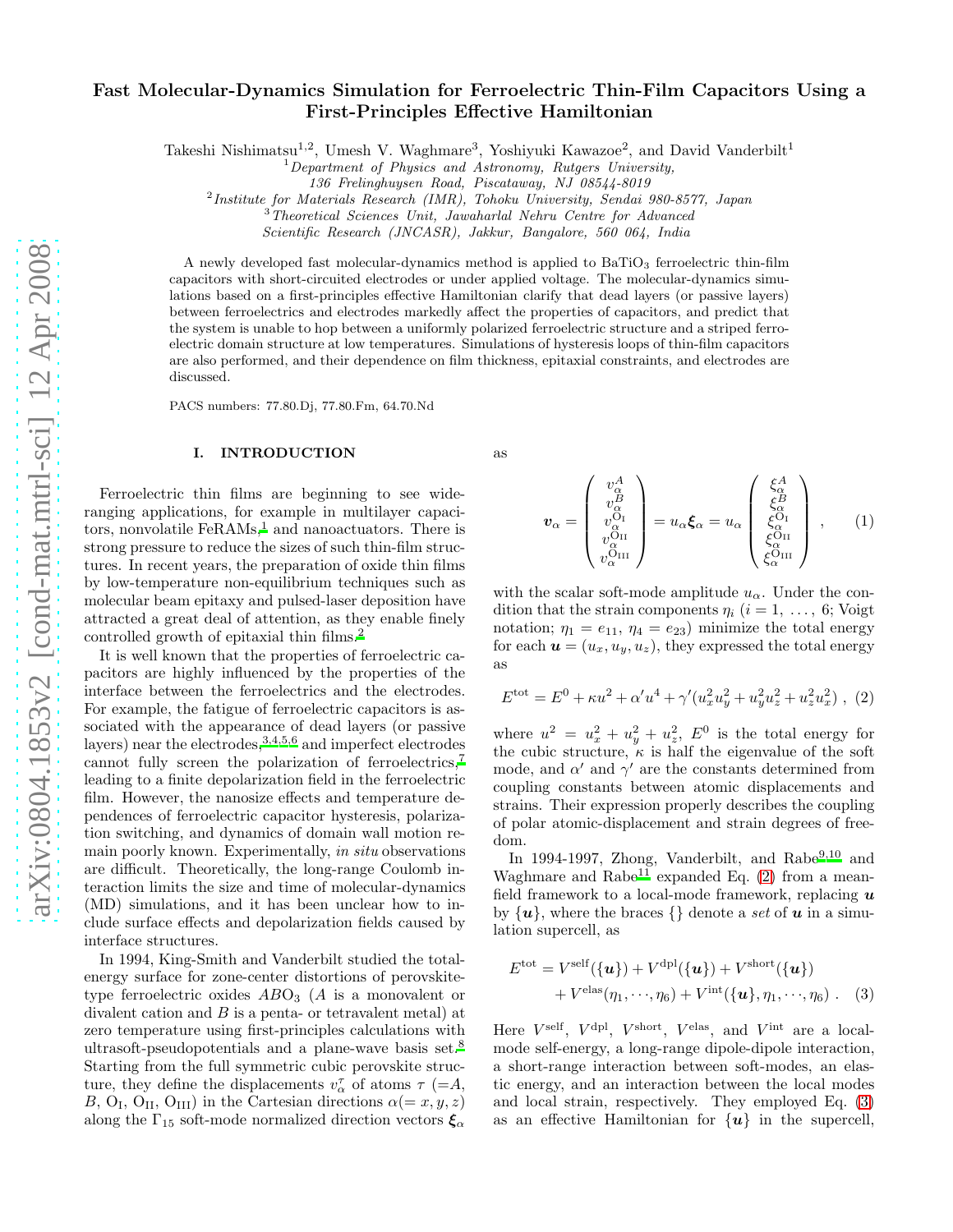performed Monte-Carlo simulations, and demonstrated the ability to describe the phase transitions of bulk ferroelectrics. The coarse-graining that reduces the 15-dimensional atomic displacement vector  $v_\alpha^{\tau}$  to a 3dimensional local soft-mode amplitude vector  $u_{\alpha}$  in each unit cell was shown to be a good approximation. However, the computation of  $V^{\text{dpl}}$  was still time-consuming, owing to the long-range Coulomb interaction, thus limiting system size and simulation time that could be handled in practical simulations.

In 2003, Waghmare, Cockayne, and Burton introduced a technique to decrease the computational time for  $V^{\text{dpl}}$ (or forces exerted on  $\{u\}$ ).<sup>[12](#page-9-11)</sup> Direct calculation of the forces in real space requires a computational time proportional to  $N^2$ , i.e.,  $O(N^2)$ , where N is the supercell size  $(N = L_x \times L_y \times L_z)$ . It decreases to  $O(N \log N)$  if one calculates the forces in reciprocal space using fast-Fourier transform (FFT) methods. This acceleration in computational speed enabled us to perform MD simulations on  $\{u\}$  in a large supercell, and was applied to bulk relaxor ferroelectrics.[12](#page-9-11)[,13](#page-9-12)

Here, we explain how the fast MD method for simulating a first-principles effective Hamiltonian can be applied to study ferroelectric thin-film capacitor structures with short-circuited electrodes or external electric fields. This new MD method can simulate perovskite-type ferroelectric thin-film capacitors with dead layers and consequent depolarization fields. The high speed of this MD method enables us to simulate a ferroelectric material for a realistic system size (up to 100 nm) and a realistic time span  $(> 1 \text{ ns}).$ 

In the next section, we explain the formalism of the new MD-simulation method for thin-film capacitors. Results of simulations of  $BaTiO<sub>3</sub>$  bulk and thin-film capacitors are shown in Sec. [III.](#page-4-0) In subsection [III A,](#page-4-1) we confirm the reliability of our MD program by simulating thermal properties of bulk  $BaTiO<sub>3</sub>$ . The advantage of this MD method compared to the Monte-Carlo method is also discussed. In subsection [III B,](#page-5-0) we perform heating-up and  $\alpha$  cooling-down simulations for thin-film BaTiO<sub>3</sub> capacitors with perfect and imperfect electrodes. Thickness dependence of simulated striped domain structures in thin-film capacitors with imperfect electrodes are analyzed in detail. We have already reported some simulated results of thin-film capacitors of this subsection and determined thermal properties in Ref. [\[14](#page-9-13)] briefly. In subsection [III C,](#page-8-0) newly obtained simulated results of hysteresis loops of thin-film capacitors are reported. In Sec. [IV,](#page-9-14) we summarize the paper.

We named our MD program feram and distribute it as free software through <http://loto.sourceforge.net/feram/>.

# II. FORMALISM AND METHOD OF CALCULATION

#### A. Effective Hamiltonian

The effective Hamiltonian used in the present MD simulations is basically the same as that in Ref. [\[12\]](#page-9-11). Here, we present the Hamiltonian with a notation similar to that in Ref. [\[10\]](#page-9-9) as

$$
H^{\text{eff}} = \frac{M_{\text{dipole}}^{*}}{2} \sum_{\mathbf{R},\alpha} \dot{u}_{\alpha}^{2}(\mathbf{R}) + \frac{M_{\text{acoustic}}^{*}}{2} \sum_{\mathbf{R},\alpha} \dot{w}_{\alpha}^{2}(\mathbf{R})
$$
  
+  $V^{\text{self}}(\{\mathbf{u}\}) + V^{\text{dpl}}(\{\mathbf{u}\}) + V^{\text{short}}(\{\mathbf{u}\})$   
+  $V^{\text{elas, homo}}(\eta_{1}, \dots, \eta_{6}) + V^{\text{elas,inho}}(\{\mathbf{w}\})$   
+  $V^{\text{coup, homo}}(\{\mathbf{u}\}, \eta_{1}, \dots, \eta_{6}) + V^{\text{coup,inho}}(\{\mathbf{u}\}, \{\mathbf{w}\})$   
-  $Z^{*} \sum_{\mathbf{R}} \mathcal{E} \cdot \mathbf{u}(\mathbf{R}) , (4)$ 

where  $u = u(R)$  and  $w = w(R)$  are, respectively, the local soft-mode amplitude vector and the local acoustic displacement vector of the unit cell at  $\mathbf{R}$ , the  $\alpha$  component of  $R$  runs over

<span id="page-1-0"></span>
$$
R_{\alpha} = 0, \ a_0, \ 2a_0, \ \cdots \ (L_{\alpha} - 1)a_0 \ , \tag{5}
$$

 $\eta_1, \dots, \eta_6$  are the homogeneous strain components, and  $M^*_{\text{dipole}}$  and  $M^*_{\text{acoustic}}$  are the effective masses for  $\boldsymbol{u}$  and  $w$ , respectively. Note that  $u$  can also be considered as the optical displacement, in contrast to the acoustic displacement  $w$ , or the dipole moment  $Z^*u$ , where  $Z^*$  is the Born effective charge associated with the soft mode. In the effective Hamiltonian [\(4\)](#page-1-0), external electric field  $\mathcal E$  is taken into account through its vector product with each dipole moment  $Z^*u$ .

To determine the effective mass  $M^*_{\text{dipole}}$ , let  $\epsilon_\alpha^\tau(\mathbf{k}, i)$  be a mass-weighted i-th eigenvector of the phonon dynamical matrix at wavevector **k**. Its eigenvalue  $\{\omega(\mathbf{k}, i)\}^2$ is the corresponding phonon frequency. Moreover, let  $d_{\alpha}^{\tau}(\mathbf{k},i) = \epsilon_{\alpha}^{\tau}(\mathbf{k},i)/\sqrt{M_{\tau}}$  be an atomic displacement vector, which is normalized as  $\sum_{\alpha,\tau} {\{d_{\alpha}^{\tau}(\mathbf{k},i)\}}^2 = 1$  by adjusting the norm of  $\epsilon(k, i)$ . Here,  $M^{\tau}$  is the mass of atom  $\tau$ . Generally, the effective mass of a phonon is **k**and mode-dependent:

$$
M^*(\mathbf{k}, i) = \sum_{\alpha, \tau} \{d_{\alpha}^{\tau}(\mathbf{k}, i)\}^2 M^{\tau} . \tag{6}
$$

However, as an approximation, we have to employ a unique effective mass for dipoles in the MD simulation. Thus using the *steepest descent*  $\Gamma_{15}$  soft-mode normalized direction vectors  $\xi_z = (0.20, 0.76, -0.21, -0.21, -0.53)$ and  $\xi_x = \xi_y = 0$  from Ref. [\[10](#page-9-9)], for BaTiO<sub>3</sub>, we set  $M^*_{\text{dipole}}$  as

$$
M_{\text{dipole}}^* = \sum_{\tau} {\{\xi_z^{\tau}\}}^2 M^{\tau} = 39.0 \text{ amu} . \tag{7}
$$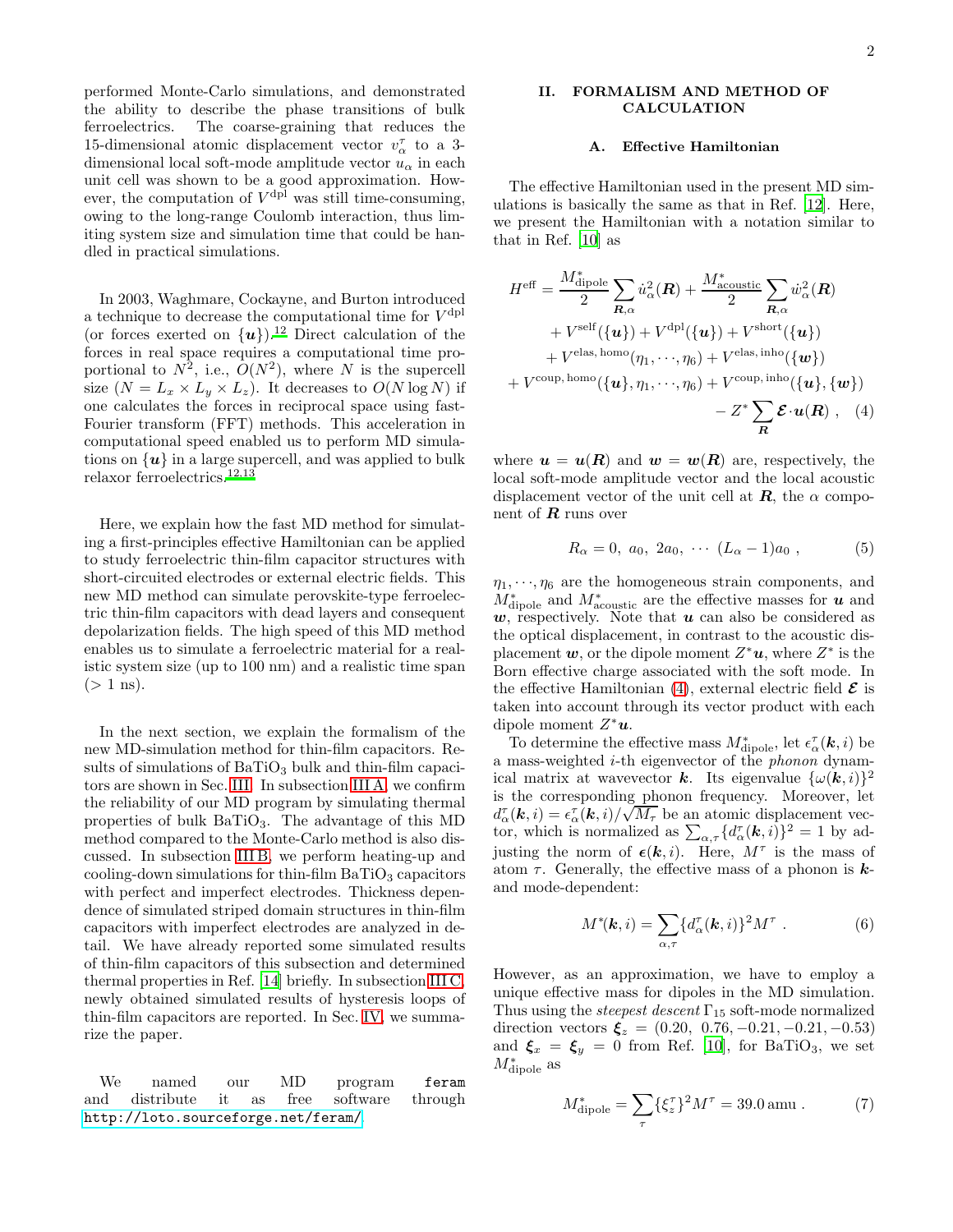It should be mentioned that  $\xi_z^{\tau}$  is *not* equal to the  $d_{\alpha}^{\tau}$ of the  $\Gamma_{15}$  soft-mode of phonon, because  $M^A$ ,  $M^B$ , and  $M^O$  are not identical.

The local-mode self-energy  $V^{\text{self}}(\{\boldsymbol{u}\})$  is

$$
V^{\text{self}}(\{\mathbf{u}\}) = \sum_{i=1}^{N} \left\{ \kappa_2 u^2(\mathbf{R}_i) + \alpha u^4(\mathbf{R}_i) + \\ \gamma \left[ u_y^2(\mathbf{R}_i) u_z^2(\mathbf{R}_i) + u_z^2(\mathbf{R}_i) u_x^2(\mathbf{R}_i) + u_x^2(\mathbf{R}_i) u_y^2(\mathbf{R}_i) \right] \right\},
$$
\n(8)

where  $u^2(\mathbf{R}_i) = u_x^2(\mathbf{R}_i) + u_y^2(\mathbf{R}_i) + u_z^2(\mathbf{R}_i)$ . The long-range dipole-dipole interaction  $V^{\text{dpl}}(\{\boldsymbol{u}\})$  is

<span id="page-2-2"></span>
$$
V^{\text{dpl}}(\{\boldsymbol{u}\}) = \frac{1}{2} \sum_{i=1}^{N} \sum_{\alpha} \sum_{j=1}^{N} \sum_{\beta} u_{\alpha}(\boldsymbol{R}_{i}) \Phi_{\alpha\beta}(\boldsymbol{R}_{ij}) u_{\beta}(\boldsymbol{R}_{j}),
$$
\n(9)

where

<span id="page-2-0"></span>
$$
\Phi_{\alpha\beta}(\boldsymbol{R}_{ij}) = \frac{Z^{*2}}{\epsilon_{\infty}} \sum_{\boldsymbol{n}}' \frac{\delta_{\alpha\beta} - 3(\widehat{\boldsymbol{R}_{ij} + \boldsymbol{n}})_{\alpha} (\widehat{\boldsymbol{R}_{ij} + \boldsymbol{n}})_{\beta}}{|\boldsymbol{R}_{ij} + \boldsymbol{n}|^3} ,
$$
\n(10)

 $\epsilon_{\infty}$  is the optical dielectric constant (or refractive index squared),  $\delta_{\alpha\beta}$  is the Kronecker delta, a hat indicates a unit vector,  $n$  is the supercell lattice vector

$$
n_{\alpha} = \cdots, -2L_{\alpha}a_0, -L_{\alpha}a_0, 0, L_{\alpha}a_0, 2L_{\alpha}a_0, \cdots,
$$
\n(11)

 $\sum'$  indicates that the summation does not include terms and  $a_0$  is the equilibrium lattice constant. In Eq. [\(10\)](#page-2-0), for which  $\boldsymbol{R}_{ij} = \boldsymbol{n} = 0$ .

We take account of short-range interactions between the optical displacements  $u(R)$  up to third nearest neighbor (3nn) as

<span id="page-2-3"></span>
$$
V^{\text{short}}(\{\boldsymbol{u}\}) = \frac{1}{2} \sum_{i=1}^{N} \sum_{\alpha} \sum_{j}^{3\text{nn}} \sum_{\beta} u_{\alpha}(\boldsymbol{R}_{i}) J_{ij,\alpha\beta} u_{\beta}(\boldsymbol{R}_{j}),
$$
\n(12)

where  $J_{ij,\alpha\beta}$  is the short-range interaction matrix, which can be classified into 7 independent interaction parame-ters[,](#page-9-9)<sup>10</sup>  $J_{ij,\alpha\beta} = \pm j_k \ (k = 1, \cdots, 7).$ 

In practice,  $\kappa_2 u_i^2$  in Eq. [\(8\)](#page-2-1), Eq. [\(9\)](#page-2-2), and Eq. [\(12\)](#page-2-3), in which  $u_{\alpha}$  is quadratic, are gathered and calculated in reciprocal space as

<span id="page-2-4"></span>
$$
V^{\text{quad}}(\{\boldsymbol{u}\}) = \frac{1}{2} \sum_{\boldsymbol{k}} \sum_{\alpha,\beta} \widetilde{u}_{\alpha}^{\ast}(\boldsymbol{k}) \widetilde{\Phi}_{\alpha\beta}^{\text{quad}}(\boldsymbol{k}) \widetilde{u}_{\beta}(\boldsymbol{k}), \quad (13)
$$

where  $\tilde{u}_{\alpha}(\mathbf{k})$  is the Fourier transform

$$
\widetilde{u}_{\alpha}(\boldsymbol{k}) = \sum_{\boldsymbol{R}} u_{\alpha}(\boldsymbol{R}) \exp(-i\boldsymbol{k} \cdot \boldsymbol{R}) , \qquad (14)
$$

of  $u_{\alpha}(\mathbf{R})$ ,  $\widetilde{\Phi}^{\text{quad}}_{\alpha\beta}(\mathbf{k})$  is similarly the Fourier transform of the quadratic interaction matrix (which is only calculated once at the beginning of simulation),<sup>[12](#page-9-11)</sup> and **k** is a reciprocal vector in the first Brillouin zone of the unit cell such as

$$
k_{\alpha} = -\frac{L_{\alpha} - 1}{2L_{\alpha}} \frac{2\pi}{a_0}, \cdots, -\frac{1}{L_{\alpha}} \frac{2\pi}{a_0}, 0, \frac{1}{L_{\alpha}} \frac{2\pi}{a_0}, \cdots, \frac{1}{2} \frac{2\pi}{a_0}.
$$
\n(15)

The homogeneous elastic energy  $V^{\text{elas, homo}}(\eta_1, \dots, \eta_6)$ is

<span id="page-2-1"></span>
$$
Velas, homo(\eta_1, \dots, \eta_6) = \frac{N}{2} B_{11} (\eta_1^2 + \eta_2^2 + \eta_3^2)
$$
  
+ 
$$
NB_{12} (\eta_2 \eta_3 + \eta_3 \eta_1 + \eta_1 \eta_2)
$$
  
+ 
$$
\frac{N}{2} B_{44} (\eta_4^2 + \eta_5^2 + \eta_6^2) , \quad (16)
$$

where  $B_{11}$ ,  $B_{12}$ , and  $B_{44}$  are the elastic constants expressed in energy unit  $(B_{11} = a_0^3 C_{11}, B_{12} = a_0^3 C_{12}$ , and  $B_{44} = a_0^3 C_{44}$ .

The inhomogeneous elastic energy  $V^{\text{elas}, \text{inho}}(\{\boldsymbol{w}\})$  is also calculated in reciprocal space as

$$
V^{\text{elas, inho}}(\{\boldsymbol{w}\}) = \frac{1}{2} \sum_{\boldsymbol{k}} \sum_{\alpha,\beta} \widetilde{w}_{\alpha}^{\ast}(\boldsymbol{k}) \widetilde{\Phi}_{\alpha\beta}^{\text{elas, inho}}(\boldsymbol{k}) \widetilde{w}_{\beta}(\boldsymbol{k}).
$$
\n(17)

For the *force constant* matrix  $\widetilde{\Phi}_{\alpha\beta}^{\text{elas, inho}}(\mathbf{k})$ , we employed the long-wavelength approximation. For instance, the diagonal part is

$$
\widetilde{\Phi}_{xx}^{\text{elas, inho}}(\mathbf{k}) = \frac{1}{N} \left[ k_x^2 B_{11} + k_y^2 B_{44} + k_z^2 B_{44} \right] , \quad (18)
$$

and the off-diagonal part is

$$
\widetilde{\Phi}_{xy}^{\text{elas, inho}}(\boldsymbol{k}) = \frac{1}{N} \left[ k_x k_y B_{12} + k_x k_y B_{44} \right] \ . \tag{19}
$$

The coupling between  $\{u\}$  and homogeneous strain is the same as that given in Ref. [\[8](#page-9-7)], i.e.,

$$
V^{\text{coup, homo}}(\{\boldsymbol{u}\}, \eta_1, \cdots, \eta_6) = \frac{1}{2} \sum_{\boldsymbol{R}} \sum_{i=1}^{6} \sum_{j=1}^{6} \eta_i C_{ij} y_j(\boldsymbol{R}) .
$$
\n(20)

Here,  $y_1(\mathbf{R}) = u_x^2(\mathbf{R}), y_2(\mathbf{R}) = u_y^2(\mathbf{R}), y_3(\mathbf{R}) = u_z^2(\mathbf{R}),$  $y_4(R) = u_y(R)u_z(R)$ ,  $y_5(R) = u_z(R)u_x(R)$ , and  $y_6(R)$  $= u_x(\mathbf{R})u_y(\mathbf{R}),$ 

$$
\mathbf{C} = \begin{pmatrix} B_{1xx} & B_{1yy} & B_{1yy} & 0 & 0 & 0 \\ B_{1yy} & B_{1xx} & B_{1yy} & 0 & 0 & 0 \\ B_{1yy} & B_{1yy} & B_{1xx} & 0 & 0 & 0 \\ 0 & 0 & 0 & 2B_{4yz} & 0 & 0 \\ 0 & 0 & 0 & 0 & 2B_{4yz} & 0 \\ 0 & 0 & 0 & 0 & 0 & 2B_{4yz} \end{pmatrix},
$$
\n
$$
(21)
$$

and  $B_{1xx}$ ,  $B_{1yy}$ , and  $B_{4yz}$  are the coupling coefficients defined in Ref. [\[8\]](#page-9-7).

The coupling between  $\{u\}$  and inhomogeneous strain is also calculated in reciprocal space as

$$
V^{\text{coup}, \text{inho}}(\{\bm{u}\}, \{\bm{w}\}) = \frac{1}{2} \sum_{\bm{k}} \sum_{\alpha} \sum_{i=1}^{6} \widetilde{w}_{\alpha}(\bm{k}) \widetilde{B}_{\alpha i}(\bm{k}) \widetilde{y}_i(\bm{k}),
$$
\n(22)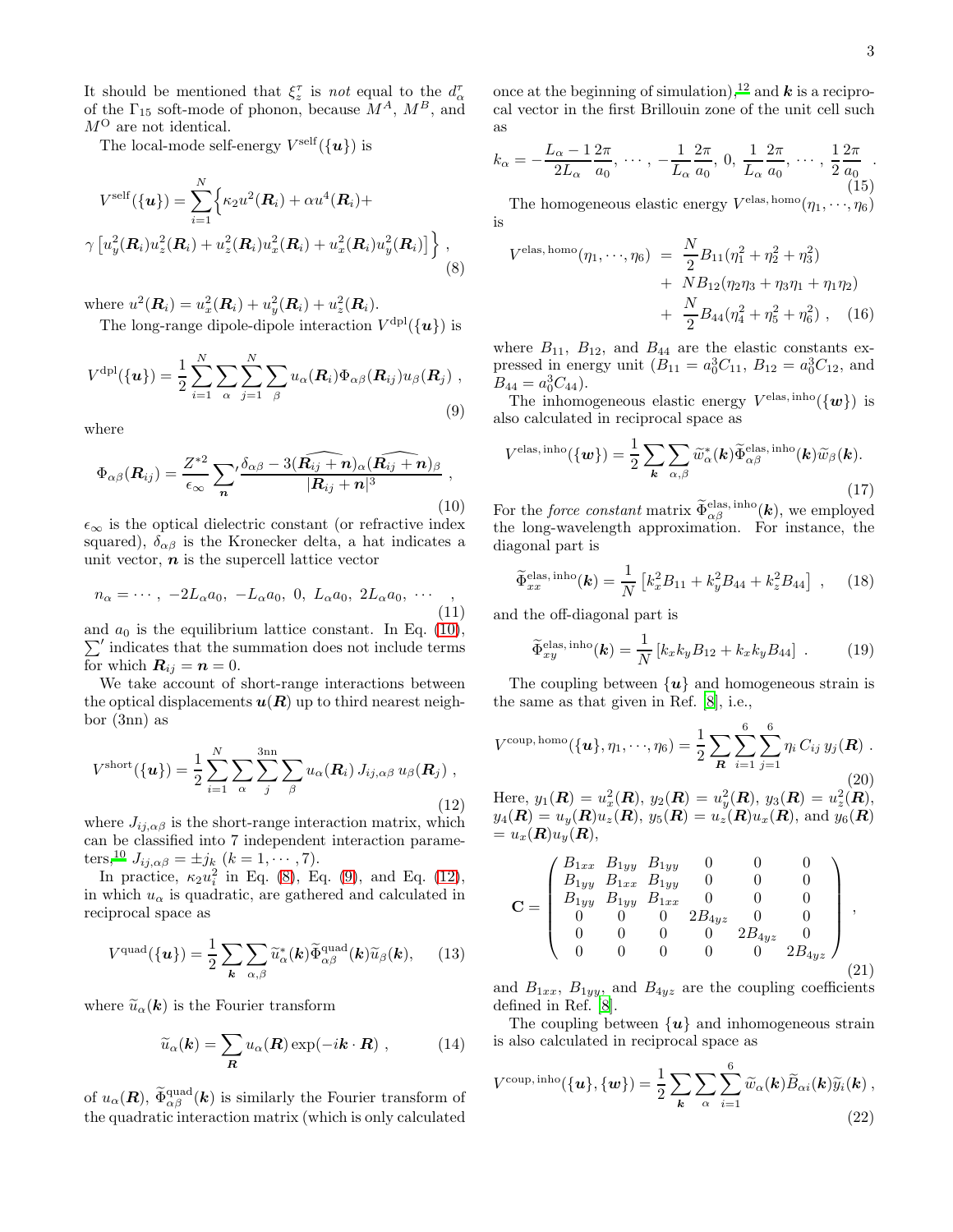where  $\widetilde{w}_{\alpha}(\mathbf{k})$  and  $\widetilde{y}_i(\mathbf{k})$  are the Fourier transforms of  $w_{\alpha}(\mathbf{R})$  and  $y_i(\mathbf{R})$ , respectively. For the  $3 \times 6$  coupling

matrix  $B(k)$ , we again employed the long-wavelength approximation

$$
\widetilde{\mathbf{B}}(\mathbf{k}) = \frac{1}{N} \begin{pmatrix} k_x B_{1xx} & k_x B_{1yy} & k_x B_{1yy} & 0 & 2k_z B_{4yz} & 2k_y B_{4yz} \\ k_y B_{1yy} & k_y B_{1xx} & k_y B_{1yy} & 2k_z B_{4yz} & 0 & 2k_x B_{4yz} \\ k_z B_{1yy} & k_z B_{1yy} & k_z B_{1xx} & 2k_y B_{4yz} & 2k_x B_{4yz} & 0 \end{pmatrix} . \tag{23}
$$

In the present MD simulations of  $BaTiO<sub>3</sub>$ , the parameters from Refs. [\[9](#page-9-8)] and [\[10\]](#page-9-9), which are determined by first-principles calculations, are employed. As mentioned in Refs. [\[9\]](#page-9-8) and [\[10\]](#page-9-9), this parameter set leads to an underestimation of the Curie temperature  $T_{\text{C}}$ . To correct this underestimation, we follow these references in applying a negative pressure of  $p = -5.0$  GPa in all simulations.

#### B. Molecular Dynamics

MD simulations with the effective Hamiltonian of Eq. [\(4\)](#page-1-0) are performed in the canonical ensemble using the Nosé-Poincaré thermostat.<sup>[15](#page-9-15)</sup> This simplectic thermostat is so efficient that we can set the time step to  $\Delta t = 2$  fs. In our present simulations, we thermalize the system for 40,000 time steps, after which we average the properties for 10,000 time steps.

In Fig. [1](#page-3-0) we roughly illustrate how to calculate the forces exerted on  $u_{\alpha}(\mathbf{R})$  with  $\widetilde{\Phi}^{\text{quad}}_{\alpha\beta}(\mathbf{k})$  in Eq. [\(13\)](#page-2-4) and how the time evolution is simulated. First,  $u_{\alpha}(\mathbf{R})$  is FFTed to  $\widetilde{u}_{\alpha}(\boldsymbol{k})$ , the force  $\widetilde{F}_{\alpha}(\boldsymbol{k}) = -\sum_{\beta} \widetilde{\Phi}^{\text{quad}}_{\alpha\beta}(\boldsymbol{k}) \widetilde{u}_{\beta}(\boldsymbol{k})$ is calculated in reciprocal space, and then the force in real space is obtained by the inverse FFT of  $\tilde{F}_{\alpha}(\boldsymbol{k})$ . In practice, updates of  $u_{\alpha}(\mathbf{R})$  and  $\dot{u}_{\alpha}(\mathbf{R}) = \frac{\partial}{\partial t} u_{\alpha}(\mathbf{R})$  are processed in the manner of the Nosé-Poincaré thermostat.

The homogeneous strain components  $\eta_1, \dots, \eta_6$  are determined by solving

$$
\frac{\partial}{\partial \eta_i} \Big[ V^{\text{elas, homo}}(\eta_1, \cdots, \eta_6) + V^{\text{coup, homo}}(\{\boldsymbol{u}\}, \eta_1, \cdots, \eta_6) \Big] = 0 \quad (24)
$$

at each time step according to  $\{u\}$  so that  $\eta_1, \dots, \eta_6$  minimize  $V^{\text{elas, homo}}(\eta_1, \dots, \eta_6) + V^{\text{coup, homo}}(\{\boldsymbol{u}\}, \eta_1, \dots, \eta_6).$ While the local acoustic displacement  $w_{\alpha}(\mathbf{R})$  could be treated as dynamical variables using the effective mass  $M^*_{\text{acoustic}}$ , we have instead chosen to integrate out these variables in a manner similar to the treatment of the homogeneous strain. That is,  $w_{\alpha}(\mathbf{R})$  is determined so that  $V^{\text{elas}, \text{inho}}(\{\bm{w}\}) + V^{\text{coup}, \text{inho}}(\{\bm{u}\}, \{\bm{w}\})$  becomes minimum at each time step according to  $u_{\alpha}(\mathbf{R})$ . Technically, the minimization is performed by solving the linear



<span id="page-3-0"></span>FIG. 1: Simplified flow chart for calculating forces on  $u_{\alpha}(\mathbf{R})$ . Fast Fourier transform (FFT) and inverse FFT (IFFT) enable rapid calculation of long-range dipole-dipole interactions.

set of equations

$$
\widetilde{\Phi}^{\text{elas, inho}}(\boldsymbol{k})\widetilde{\boldsymbol{w}}(\boldsymbol{k}) + \widetilde{\mathbf{B}}(\boldsymbol{k})\widetilde{\boldsymbol{y}}(\boldsymbol{k}) = \mathbf{0} \tag{25}
$$

for each  $k$  in reciprocal space.

### C. Ferroelectric Thin Film

If a ferroelectric thin film is placed in isolation in vacuum without electrodes as depicted in Fig. [2\(](#page-4-2)a), its spontaneous polarization  $P = (P_x, P_y, P_z)$ , which is represented by a thick arrow in the figure, induces charges  $\pm \sigma_{\text{ind}} = \pm P_z$  at both surfaces, and the induced charges cause a full depolarization field in the thin film,  $\mathcal{E}_{d} =$  $-4\pi\sigma_{\rm ind}\hat{\mathbf{z}} = -4\pi P_z\hat{\mathbf{z}}$ . On the other hand, if the ferroelectric thin film is placed between short-circuited perfect electrodes as depicted in Fig. [2\(](#page-4-2)b), the induced charges are fully canceled by free charges  $\sigma_{\text{free}}$  arising at both surfaces of the electrodes,  $\mathcal{E}_{\rm d} = -4\pi(\sigma_{\rm ind}+\sigma_{\rm free})\hat{\mathcal{Z}} = 0$ . This geometric circumstance can be simulated with the doubly periodic supercell as depicted in Fig. [2\(](#page-4-2)c), because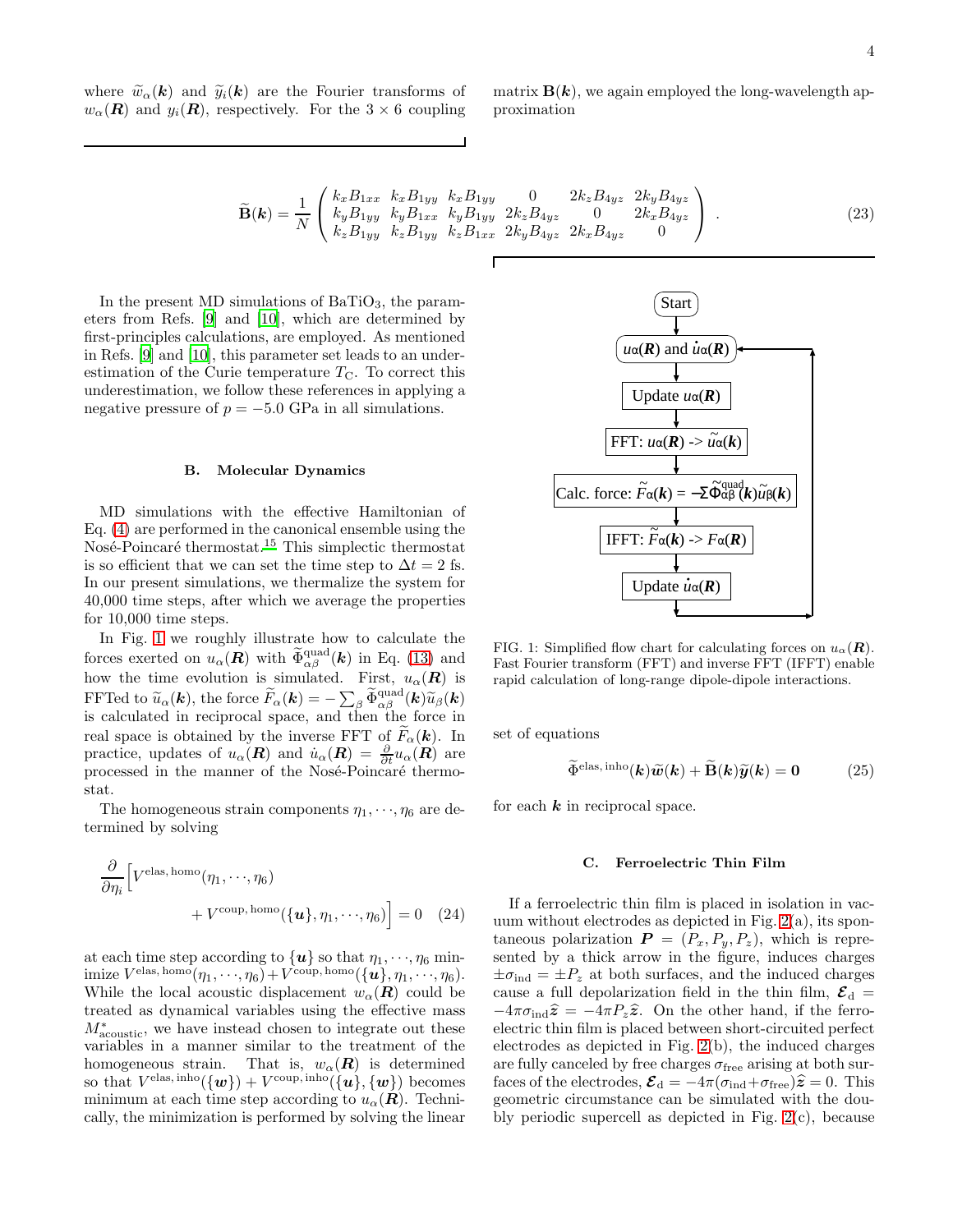

<span id="page-4-2"></span>FIG. 2: Schematic illustrations of ferroelectric thin films of thickness l unit cells (here  $l = 2$ ). (a) Isolated thin film in vacuum. (b) Thin film sandwiched between short-circuited perfect electrodes. Doubly periodic boundary conditions for simulations of films sandwiched between perfect and imperfect short-circuited electrodes are depicted in (c) and (d), respectively. Horizontal thick lines marked with "E" represent the electrostatic mirrors used to model electrodes. They are a distance  $d/2$  away from the ferroelectric film surface  $(d = 0)$ in (c),  $d = 1$  in (d)). Each thin arrow represents a local dipole within a unit cell  $(a^3 = 3.94 \text{ Å}^3)$  of the BaTiO<sub>3</sub> crystal. Thick dashed lines enclose the periodic cell used for simulations.

the two electrodes act as two electrostatic mirrors facing each other, and the mirrors make oppositely charged infinite mirror images beyond the electrodes.

We can also introduce dead layers of thickness  $d$  between the ferroelectric thin film and electrodes by constraining the local soft-mode amplitudes to vanish  $(u =$ 0) in these layers, as illustrated in Fig. [2\(](#page-4-2)d). With the dead layers, the infinite mirror images beyond the electrodes become  $\frac{l}{l+d}$  more sparse than images of the without-dead-layer configuration. Consequently, the free charges arising at the electrode surfaces decrease to  $\sigma_{\text{free}} = -\frac{l}{l+d}\sigma_{\text{ind}}$ , where l is the ferroelectric film thickness. This simulates short-circuited imperfect electrodes resulting in a depolarization field of

<span id="page-4-3"></span>
$$
\mathcal{E}_{\rm d} = -4\pi \frac{d}{l+d} P_z \hat{\mathbf{z}} \ . \tag{26}
$$

We can also use a doubly periodic supercell with dead layers for this case. It should be mentioned that the depolarization field [\(26\)](#page-4-3) is similar to that defined in Ref. [\[7\]](#page-9-6). Therefore, simulations at constant dead-layer thickness for various film thicknesses can give the thickness dependence of properties for capacitors with imperfect electrodes.

In the present MD simulations, the local soft-mode amplitude vectors  $\boldsymbol{u}$  in dead layers are fixed to zero by the infinitely large mass. This infinitely-large-mass trick is congenial to the Nosé-Poincaré thermostat for maintaining the Nosé-Poincaré Hamiltonian at zero. Moreover, this treatment also has another advantage in that the short-range interactions between the surfaces of ferroelectric thin film and the electrodes are automatically

truncated.

The depolarization field  $\mathcal{E}_{d}$  increases the total energy of the ferroelectric thin film by  $-\boldsymbol{P} \cdot \boldsymbol{\mathcal{E}}_{d} = 4\pi \frac{d}{l+d} P_z^2$ . To avoid forming a depolarization field in ferroelectric thin films, it is known that the films often develop striped domain structures.[16](#page-9-16)[,17](#page-9-17)[,18](#page-9-18)[,19](#page-9-19) The introduction of the striped domain structure can eliminate some part of the energy increase  $4\pi \frac{d}{l+d}P_z^2$ , because  $P_z$  becomes zero on average. However, the striped domain structure involves an energy cost in the short-range interaction  $V^{\text{short}}(\{\boldsymbol{u}\})$ , because it has domain boundaries between which  $\boldsymbol{u}$  has opposite direction  $\pm z$ . The shorter the wavelength  $\lambda$  of the striped domain structure, the weaker the depolarization field, but the higher the short-range interaction energy. The ground state of a ferroelectric thin film will be decided by a competition between the long-range dipole-dipole interactions which favor a short-period domain structure, and domain-wall energy that arises from the short-range interactions and favors a uniformly polarized structure or a longer-period striped structure. In some previous works,<sup>[20](#page-9-20)[,21](#page-9-21)[,22](#page-9-22)</sup> the imperfect screening was mimicked with a parameter. On the other hand, our method with doubly periodic boundary condition does not require any parameters, because the effect of imperfectness of electrodes is automatically and implicitly included in the long-range dipole-dipole interaction  $V^{\text{dpl}}(\{\boldsymbol{u}\}).$ 

## <span id="page-4-0"></span>III. RESULTS AND DISCUSSION

# <span id="page-4-1"></span>A. Bulk BaTiO<sub>3</sub>

We first check the reliability of our MD program by comparing results of our simulations for bulk  $BaTiO<sub>3</sub>$  with earlier work based on the same effective Hamiltonian.<sup>[9](#page-9-8)[,10](#page-9-9)</sup> We used a system size of  $L_x \times L_y \times L_z =$  $16 \times 16 \times 16$  and small temperature steps in heatingup (+5 K/step) and cooling-down (−5 K/step) simulations, with initial configuration generated randomly:  $\langle u_{\alpha} \rangle = 0.07 \text{ Å} \text{ and } \langle u_{\alpha}^2 \rangle - \langle u_{\alpha} \rangle^2 = (0.02 \text{ Å})^2. \text{ We have}$ also checked that there was no dependence of results of these simulations on initial configurations. The temperature dependence of the homogeneous strain components (see Fig. [3\)](#page-5-1), which are the secondary order parameters of ferroelectric phase transitions, exhibits the correct sequence of phase transitions in  $BaTiO<sub>3</sub>$  known experimentally. Even under the negative pressure  $p = -5.0 \text{ GPa}$ , the paraelectric to ferroelectric transition temperature  $T_{\rm C}$  is underestimated at around 320 K in comparison with the experimental value of  $T_{\rm C} = 408$  K. Our estimates of  $T_{\rm C}$ 's agree fairly well with the ones reported in Ref. [\[10\]](#page-9-9). The relatively weak first-order nature of the cubic-totetragonal phase transition in comparison with the firstorder tetragonal-to-orthorhombic and orthorhombic-torhombohedral phase transitions is evident in the width of the temperature intervals of hysteresis (see Fig. [3\)](#page-5-1). We note that the ability to simulate time-dependent phenomena is one of advantages of MD simulations compared to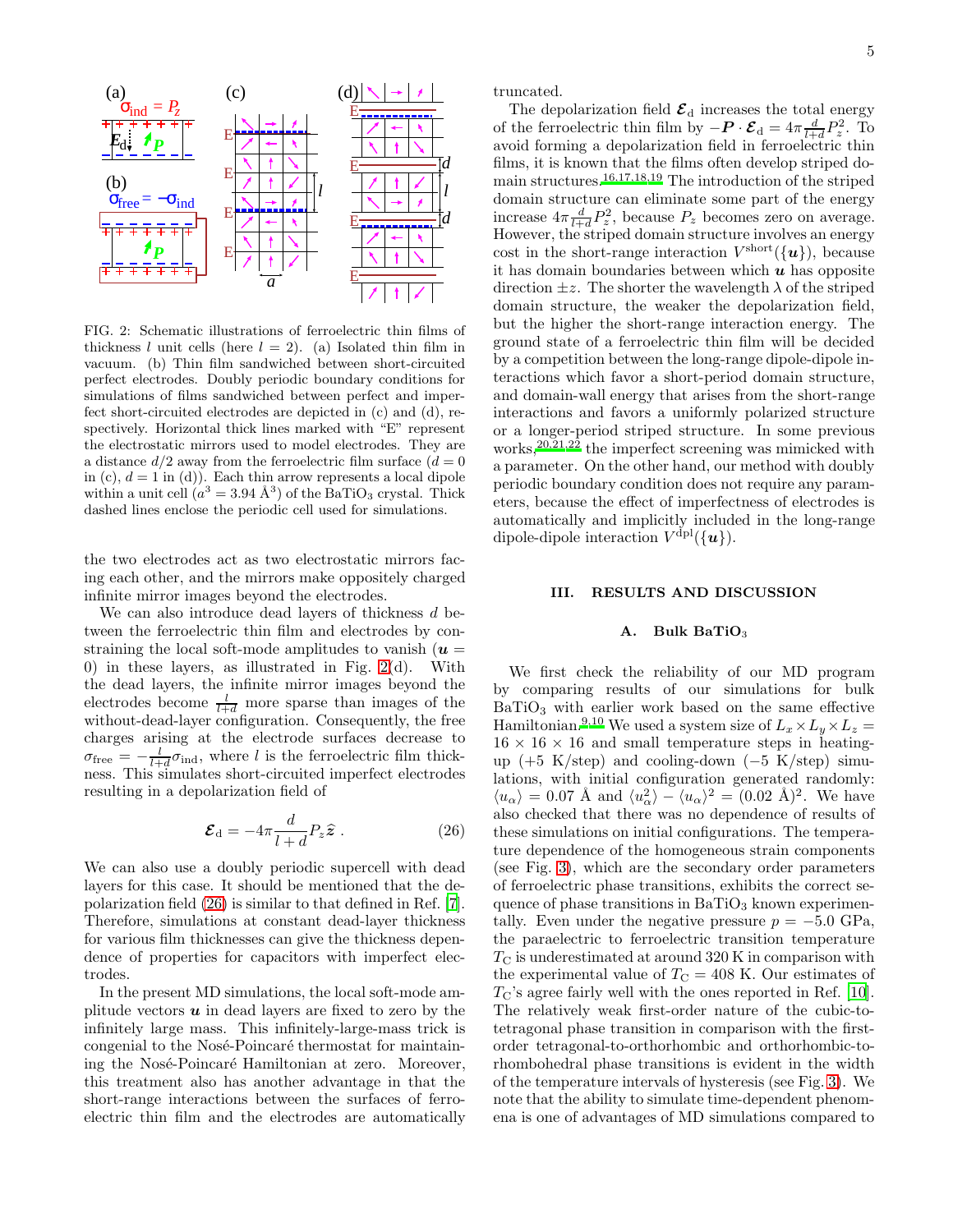

<span id="page-5-1"></span>FIG. 3: Average homogeneous strains  $e_{xx}$ ,  $e_{yy}$ , and  $e_{zz}$  as a function of temperature in heating-up  $(+5 \text{ K/simulation})$ , solid lines) and cooling-down (−5 K/simulation, dashed lines) simulations for a  $16 \times 16 \times 16$  supercell. Strains are measured relative to the LDA minimum-energy cubic structure with lattice constant 3.948 Å.

Monte-Carlo simulations.

## <span id="page-5-0"></span>B. BaTiO<sub>3</sub> ferroelectric thin-film capacitors

We now simulate and analyze the behavior of epitaxially grown films of  $BaTiO<sub>3</sub>$  on  $GdScO<sub>3</sub>$  substrates[.](#page-9-1)<sup>2</sup> In our simulations, we represent this with  $1\%$  in-plane biaxial compressive strain by maintaining the lattice constants a and b at  $0.99a_0$  and angle  $\gamma$  at 90°. We use supercell sizes of  $L_x \times L_y \times L_z = 32 \times 32 \times 2(l + d)$  and  $40 \times 40 \times 2(l+d)$  and simulate ferroelectric layers of thickness l sandwiched between two short-circuited electrodes with  $(d = 1)$  and without  $(d = 0)$  dead layers. This is accomplished through use of doubly periodic boundary conditions as explained earlier.

Both the heating-up and cooling-down simulations are started with an initial configuration of  $\langle u_x \rangle = \langle u_y \rangle = 0$ ,  $\langle u_z \rangle = 0.07$  Å and  $\langle u_\alpha^2 \rangle - \langle u_\alpha \rangle^2 = (0.02 \text{ Å})^2$ . In the cooling-down simulations, which start at a sufficiently high temperature, the initial configuration changes to an unpolarized one  $(\langle u_z \rangle = 0)$  during thermalization. We monitor the temperature dependence of  $\langle u_{\alpha} \rangle$  and  $\langle u_{\alpha}^2 \rangle$ for thin films with thicknesses  $l = 15, 31, 127,$  and 255 with dead layers  $d = 1$  and a thin film with thickness  $l = 32$  without dead layers  $(d = 0)$  (see Fig. [4\)](#page-5-2). The behavior of the film with no dead layer is the same in heating and cooling simulations. In contrast, for the films with a dead layer  $(d = 1)$ , the transition behavior exhibited by  $\langle u_z \rangle = 0$  is rather different in heating and cooling simulations, although the temperature dependence of  $\langle u_z^2 \rangle$  is almost the same in both the kinds of simulations. In the heating-up simulations, the discontinuity in  $\langle u_z \rangle$  as a function of temperature marks a transition from a ferroelectric state with almost uniform out-of-plane polarization (Fig.  $5(a)$ ) to one with a striped



<span id="page-5-2"></span>FIG. 4:  $\langle u_z \rangle$  of heating-up (solid lines) and cooling-down  $(dashed lines)$  molecular-dynamics simulations of BaTiO<sub>3</sub> thin-film capacitors with short-circuited electrodes under 1% in-plane biaxial compressive strain for (a) thickness  $l = 15$  layer with dead layer  $d = 1$ , (b)  $l = 31$  with  $d = 1$ , (c)  $l = 127$  with  $d = 1$ , (d)  $l = 255$  with  $d = 1$ , and (e)  $l = 32$  without dead layer  $(d = 0)$ .  $\sqrt{\langle u_z^2 \rangle}$  are also plotted in  $(a)-(e)$ . In (c)-(e), heating-up  $\sqrt{\langle u_z^2 \rangle}$  and cooling-down  $\sqrt{\langle u_z^2 \rangle}$  are almost identical.  $\sqrt{\langle u_x^2 \rangle}$  is plotted only in (e), because the behaviors of  $\sqrt{\langle u_x^2 \rangle}$  and  $\sqrt{\langle u_y^2 \rangle}$  are essentially identical in cases (a)-(e) (for both heating-up and cooling-down). Supercells are of size  $32 \times 32 \times 2(l + d)$ . See EPAPS Document No. XXXXX for animations of these cooling-down and heating-up simulations. This document can be reached through a direct link in the online article's HTML reference section or via the EPAPS homepage <http://www.aip.org/pubservs/epaps.html> . Before PRB accept this manuscript, animations are temporally placed at [http://www-lab.imr.tohoku.ac.jp/%](http://www-lab.imr.tohoku.ac.jp/)7Et-nissie/animations/ .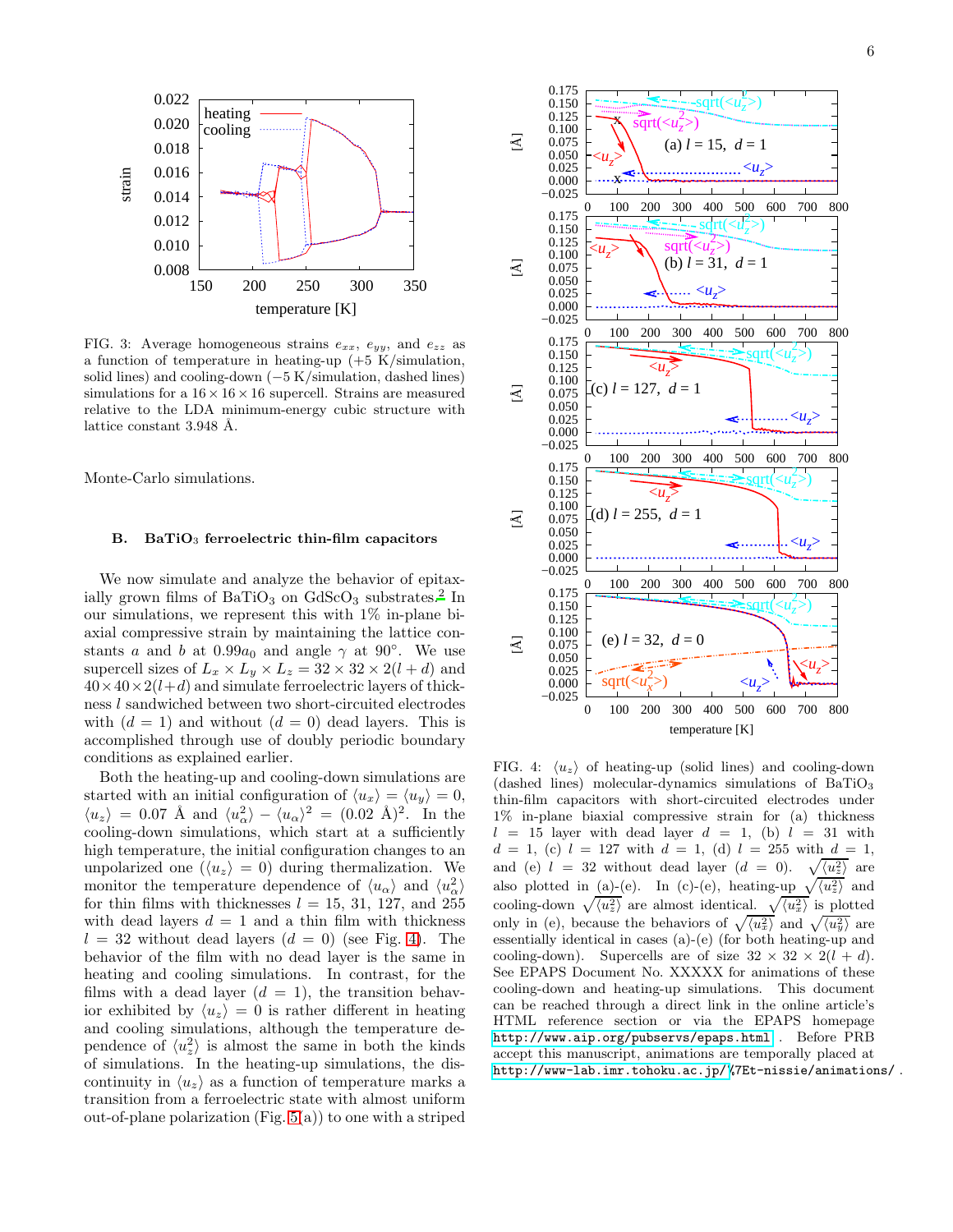

<span id="page-6-0"></span>FIG. 5: Snapshots at  $T = 100$  K in heating-up ((a)) and cooling-down ((b) and (c)) simulations of ferroelectric thinfilm capacitors of  $l = 15$  with  $d = 1$ . (a) and (b) are horizontal slices. (c) is a vertical cross section. Points of snapshots are indicated with "X" marks in Fig. [4\(](#page-5-2)a). In horizontal slices, the +z-polarized and  $-z$ -polarized sites are denoted by  $\Box$  and  $\blacksquare$ . respectively. In vertical cross sections, the dipole moments of each site are projected onto the xz-plane and indicated with arrows. Layers which do not have arrows are dead layers.

domain structure (Fig. [5\(](#page-6-0)b) and (c)). We find that this transition temperature,  $T_S(l, d = 1)$ , exhibits a strong dependence on size l. We note that this transition is missing in the cooling-down simulations; just above  $T_s$ , striped domain structures appear and the stripes remain and be frozen at  $T < T_S$ . The temperature  $T_C(l, d = 1)$ at which  $\sqrt{\langle u_z^2 \rangle}(T)$  exhibits a change in its slope marks another transition, namely from a striped domain phase to a paraelectric phase.  $T_{\text{C}}(l, d = 1)$  depends relatively weakly on the film thickness.

For films with  $d = 1$ ,  $T<sub>S</sub>$  is 150 and 210 K for  $l = 15$ and  $l = 31$  respectively, which is lower than the bulk transition temperature ( $T_C \approx 320$  K). However, for  $d = 1$ films with  $l = 127$  and  $l = 255$ ,  $T<sub>S</sub>$  is enhanced to 520 and 610 K respectively, well above the bulk  $T_{\rm C}$ . In the infinite thickness limit  $(l \to \infty)$ , it appears that  $T_S(l, d = 1)$ tends to the  $T_{\rm C}$  of thick films with no dead layer ( $d =$ 0), since  $T_{\rm C}$  is 650 K for  $l = 32$  and  $d = 0$ . In the  $d = 1$  cases with  $l = 127$  and  $l = 255$ , the effect arising from the depolarization field weakens significantly, and the enhancement of  $T<sub>S</sub>$  results from the in-plane biaxial compressive strain. In the  $d = 0$  case with  $l = 32$ , there is no depolarization field and enhancement of  $T_{\rm C}$  by the inplane biaxial compressive strain is effective even in very thin films. We note that  $\sqrt{\langle u_z^2 \rangle}$  and  $\sqrt{\langle u_x^2 \rangle}$  are distinct



<span id="page-6-1"></span>FIG. 6: Horizontal slices of snapshots at 100 K in coolingdown simulations of ferroelectric thin-film capacitors with single dead layer  $(d = 1)$  of various thickness  $l = 7, 15, 31, 63,$ 127, and 255. The  $+z$ -polarized and  $-z$ -polarized sites are denoted by  $\square$  and  $\blacksquare$ , respectively.

TABLE I: Dependence of the wavevector  $k/2\pi$  of the striped domain structure on thickness  $l$  in the thin-film BaTiO<sub>3</sub> capacitor with a dead layer  $(d = 1)$ .

<span id="page-6-2"></span>

|     | $32 \times 32 \times 2(l+d)$ | $40 \times 40 \times 2(l+d)$ |
|-----|------------------------------|------------------------------|
| 7   | $\{4/32\}3/32\}$             | $\{5/40, 5/40, 0\}$          |
| 15  | $\{3/32\}3/32\}$             | $\{4/403/400\}$              |
| -31 | $\{2/32\ 2/32\ 0\}$          | $\{3/40\ 2/40\ 0\}$          |
| 63  | $\{2/32\ 1/32\ 0\}$          | $\{2/40\ 2/40\ 0\}$          |
| 127 | $\{ 1/32 \; 1/32 \; 0 \}$    | $\{1/40\ 1/40\ 0\}$          |
| 255 | $\{ 1/32 \; 0/32 \; 0 \}$    | $\{ 1/40 \t0/40 \t0 \}$      |

even at high temperatures (see Fig. [5e](#page-6-0)), indicating that the symmetry of the paraelectric phase is broken by the presence of the epitaxial constraint and the electrodes, as well as correlations between local dipoles and their images.

For films with a dead layer  $(d = 1)$ , the striped domain structures appear in the cooling-down simulations at low temperatures for all values of thicknesses l ex-plored here (see Fig. [5\(](#page-6-0)b) and (c) for the case of  $l = 15$ with  $d = 1$ , and Fig. [6](#page-6-1) for various l). As shown in Table [I,](#page-6-2) the wavevector **k** of the striped domain, at which  $\tilde{u}_z(\mathbf{k})$ has the largest amplitude  $|\widetilde{u}_z(\mathbf{k})|$ , exhibits an interesting dependence on thickness  $l$ . We have determined  $k$  for two supercell sizes,  $32 \times 32 \times 2(l+d)$  and  $40 \times 40 \times 2(l+d)$ , to identify supercell-size effects. It can be seen that, except for the data for  $l = 255$ , **k** tends to be along the in-plane  $\{110\}$  direction, consistent with earlier reports.<sup>[21](#page-9-21)[,23](#page-9-23)</sup> The simulated striped domain structure for  $l = 255$ , which is parallel to the {100} direction, is likely to be an artifact of the finite supercell-size:  $L_x \times L_y = 32 \times 32$  or even  $40 \times 40$  are too small to allow for the formation of a sufficiently thick {110} striped domain. The wavelength  $\lambda = 2\pi/|\mathbf{k}|$  of dominant periodicity of the domain pattern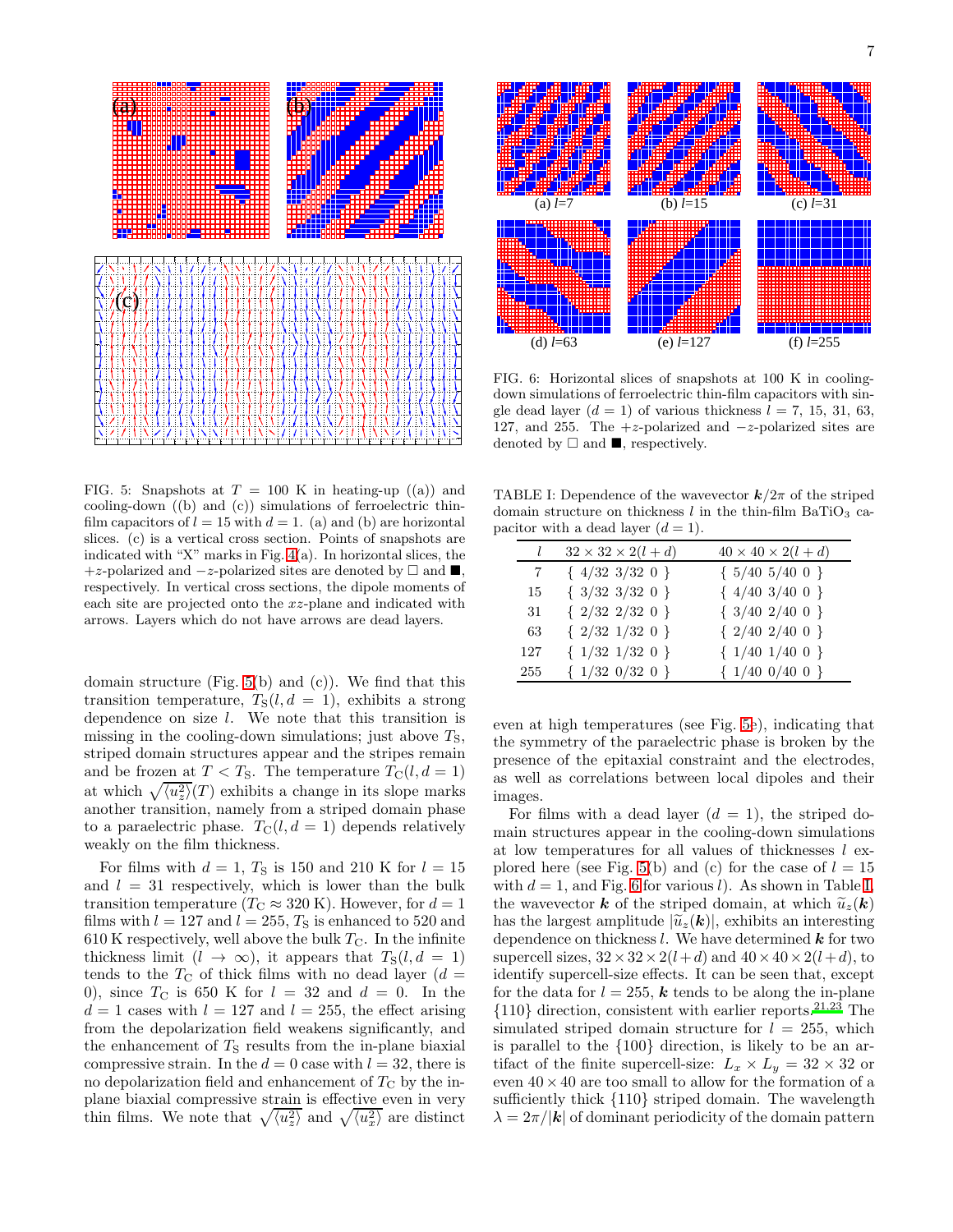

<span id="page-7-0"></span>FIG. 7: Calculated thickness l dependence of wavelength  $\lambda$ of striped domain structures in thin film BaTiO<sub>3</sub> capacitors with a dead layer  $(d = 1)$ . + marks are from  $32 \times 32 \times 2(l+d)$ supercell calculations and  $\times$  are those of  $40\times40\times2(l+d)$ . Data of  $l \leq 127$  are fitted with  $\lambda = c\sqrt{l}$  (dotted line).  $l = 255$  data are omitted, because of their large supercell-size dependence.

is shown as a function of thickness  $l$  in Fig. [7,](#page-7-0) where it is evident that the thinner films have smaller  $\lambda$  to avoid the stronger depolarization field, Eq. [\(26\)](#page-4-3). The fitting shown in Fig. [7](#page-7-0) suggests a square-root dependence<sup>[16](#page-9-16)</sup> on l (the result for  $l = 255$  is not included in the fit). Extensive simulations at larger length scales would probably be required to clarify further the dependence of the domain period of these striped structures on film thickness and dead-layer thickness.

The stark difference in the behavior of  $\langle u_z \rangle$  in heating-up and cooling-down simulations hints that the (almost) uniformly polarized state and the  $\langle u_z \rangle = 0$ striped domain states are frozen and thermal hopping between them may be almost impossible at low temperatures. To understand why both uniformly polarized and striped domain states are stable and thermal hopping between them are difficult, we investigated the effective potential-energy surfaces for striped domain structures of various stripe wavevectors  $k$  and various l for thin-film ferroelectric capacitors with and without the dead layer (see Fig.  $8(a)-(e)$ ). Omitting surface relaxations in this analysis may be reasonable because the surface relaxations are confined to the surface region of the ferroelectric thin films as shown in Fig.  $5(c)$ . It can be seen that thinner ferroelectric film have a shorter stripe wavelength  $\lambda = 2\pi/|\mathbf{k}|$  in their ground states. As the thickness l is increased to  $l \approx 127$ , the ground state changes from the striped domain structure to the out-of-plane uniformly-polarized ferroelectric structure  $(k = (000))$ . However, on the time scale of our simulations ( $\approx 1$  ns), even at  $l \approx 255$  there is no hopping from the striped domain metastable state to the uniformly polarized ground state (Fig.  $4(d)$ ). It can also be seen in Fig.  $8(a)-(e)$  that the magnitude of  $u<sub>z</sub>$  which gives the minimum-energy ground state becomes larger, and the minimum energy gets deeper, as l increases, in good correspondence with the thickness dependence of  $T_{\text{C}}$ . The trend of **k** with l also shows good agreement with the simulated values shown in Table [I.](#page-6-2) As shown in Fig. [9\(](#page-8-1)a), the polarization switching in the



<span id="page-7-1"></span>FIG. 8: Effective potential surfaces of BaTiO<sub>3</sub> thin-film capacitors with short-circuited electrodes: (a)-(e), under 1% in-plane biaxial compressive strain arising from epitaxial constraints; (f)-(j), without epitaxial constraints (i.e., for "free" films). The thicknesses of ferroelectric films and dead layers are indicated in each panel with  $l$  and  $d$  respectively. Total energies as functions of  $u<sub>z</sub>$  are compared among striped domain structures with wavevectors **k** parallel to (110).  $k = (000)$ corresponds to the uniformly polarized structure. The zero of the energy scale is placed at the total energy of the nonpolarized  $u_z = 0$  structure. A negative pressure  $p = -5$  GPa is applied to correct the underestimation in  $T_{\rm C}$ .

epitaxially constrained film may be suppressed by the presence of a potential barrier that prevents hopping between the uniformly-polarized and striped-domain states. For  $l \leq 127$  with  $d = 1$ , it is expected that a uniformly polarized film would evolve into a striped domain state, or vice versa, over a sufficiently long time at  $T < T_{\rm S}$ . However, the time scale of the evolution might be very much longer than the present simulation time scale  $(\sim 1 \text{ ns})$ . It might also be expected that, in the cooling-down simulations of films with  $l \leq 127$ and  $d = 1$ , the uniformly polarized state is obtained at  $T < T_{\rm S}$ . Instead, however, we find that stripes appear. A close inspection of the simulations shows that the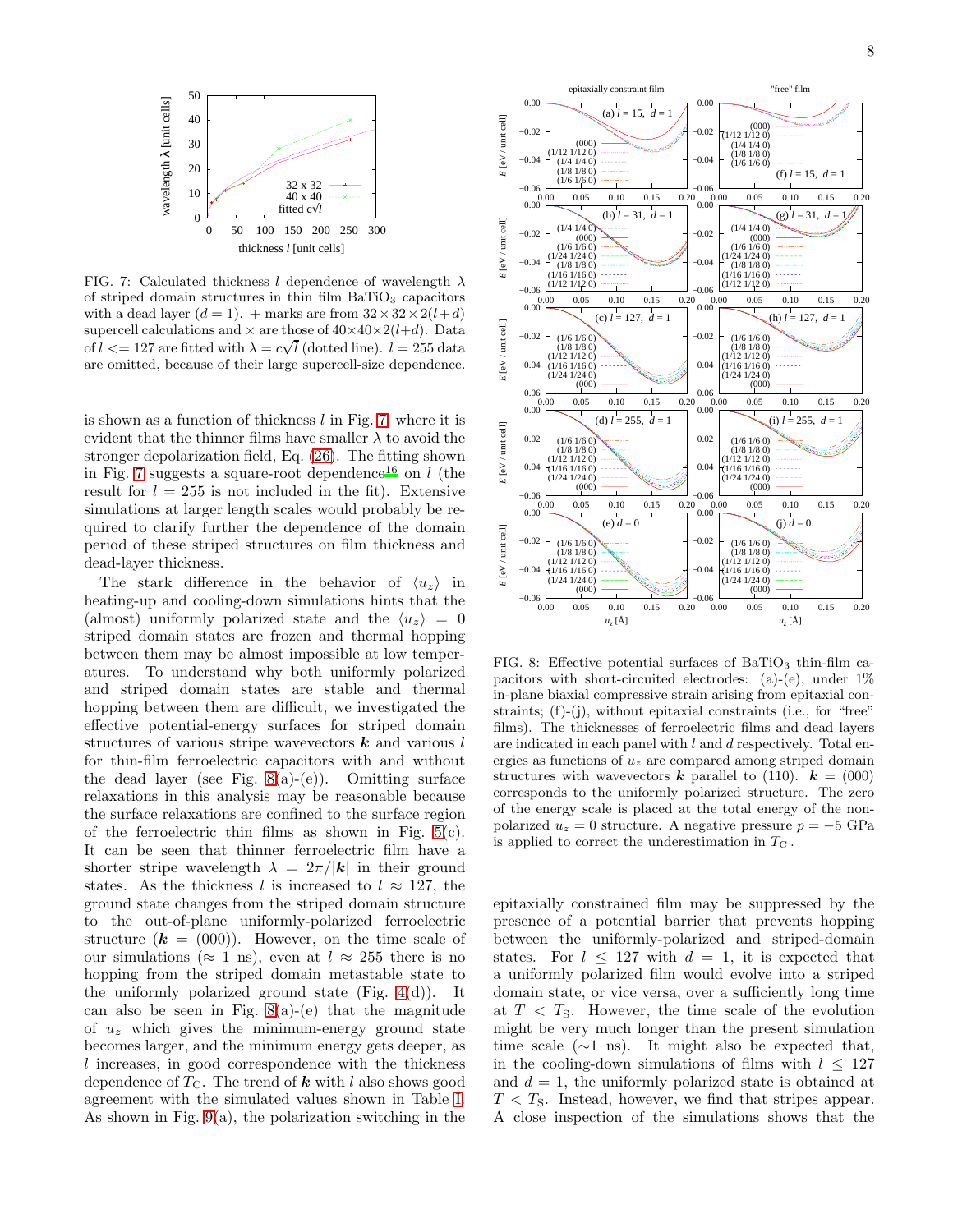

<span id="page-8-1"></span>FIG. 9: Schematic comparison between the epitaxially constrained film and the "free" film. In the epitaxially constrained film, switching may have to climb over a potential barrier, but, in the "free" film, dipoles can be easily rotated and switching can go around a valley of the potential.

stripes form slightly above  $T<sub>S</sub>$ , initially in a somewhat disordered fashion, presumably because such a structure provides a good compromise between energetic and entropic considerations. The stripes then get frozen into place, and become better ordered, as the temperature is reduced below  $T < T<sub>S</sub>$ . Conversely, in the case of  $d = 0$  (Fig. [4\(](#page-5-2)e), depolarization field  $\mathcal{E}_d = 0$ ), the striped domain stricture does not appear during the heating-up and cooling-down simulations. This may be because, when  $\mathcal{E}_{d} = 0$ , there is no reason or chance to form a striped domain structure even just above  $T_{\rm C}$ . At  $T_{\rm C}$ , direct phase transition form paraelectric phase to uniformly polarized ferroelectric phase occurs. Then, below  $T_{\rm C}$ , the system tends to be in its ground state, the uniformly polarized ferroelectric structure. (See EPAPS Document No. XXXXX for animations of the coolingdown and heating-up simulations. This document can be reached through a direct link in the online article's HTML reference section or via the EPAPS homepage <http://www.aip.org/pubservs/epaps.html> . Before PRB accept this manuscript, animations are temporally placed at [http://www-lab.imr.tohoku.ac.jp/%](http://www-lab.imr.tohoku.ac.jp/)7Et-nissie/animations/ .)

#### <span id="page-8-0"></span>C. Hysteresis loops

A measurement of polarization typically involves use of a triangle-wave electric field for recording the ferroelectric hysteresis loops (inset of Fig. [10\)](#page-8-2). The hysteresis loops and coercive fields  $\mathcal{E}_c$  depend on the amplitude  $\mathcal{E}_0$  and frequency f of the applied fields. We simulate hysteresis here using triangle-wave with steps (width  $\Delta t$  n<sub>steps</sub> and height  $\Delta \mathcal{E}$ ) as sketched schematically in Fig. [10.](#page-8-2) Thus, the frequency of the applied field in our simulations is  $f = \Delta \mathcal{E} / 4 \Delta t \, n_{\text{steps}} \mathcal{E}_0$ . We used supercell sizes of  $L_x \times L_y \times L_z = 16 \times 16 \times 2(l+d)$  in simulations of hysteresis loops for ferroelectric thin-film capacitors with  $1\%$  in-plane biaxial compressive strain and with-



<span id="page-8-2"></span>FIG. 10: Schematic illustrations of triangle-wave electric field used to measure ferroelectric hysteresis loops experimentally (inset) and in the present simulations.



<span id="page-8-3"></span>FIG. 11: Calculated hysteresis loops for capacitors with (a) epitaxially constrained films, and (b) "free" films of various thickness  $l$  and with dead layer  $d$ . Supercell sizes were  $16\times16\times2(l+d)$ .  $\Delta t = 2$  fs and  $n_{\text{steps}} = 50,000$ . For epitaxially constrained films,  $\mathcal{E}_0 = 4,000 \text{ kV/cm}$  and  $\Delta \mathcal{E} = 100 \text{ kV/cm}$ are employed. For "free" films,  $\mathcal{E}_0 = 400 \text{ kV/cm}$  and  $\Delta \mathcal{E} = 10 \text{ kV/cm}$  are employed.

out constraints of strain (namely, the "free" film) (see Fig. [11\)](#page-8-3). For both the epitaxially constrained and "free" films, our simulations confirm that the imperfect screening of the electrodes decreases the coercive field as the film thicknesses decreases, as described phenomenologically in Ref. [\[7\]](#page-9-6). There is a large (order-of-magnitude) difference in the coercive field  $\mathcal{E}_{c}$  between the epitaxially constrained film and the "free" film. This may be because the compressive strain arising from epitaxial constraints prevents the polarization switching, while the inclusion of inhomogeneous strain (i.e., acoustic displacements) eases the switching, as depicted in Fig. [9.](#page-8-1) The potential barriers themselves are lower in the "free" films than in the epitaxially constrained films (see Fig. [8\)](#page-7-1). We note that hysteresis loops for "free" film capacitors with  $l = 63$  and  $l = 127$  are very similar to the experimentally observed hysteresis loops of a ferroelectric capacitor with damaged electrodes that have "steps" and "plateaus" during polarization switchings.[1](#page-9-0) This is because, in the "free" film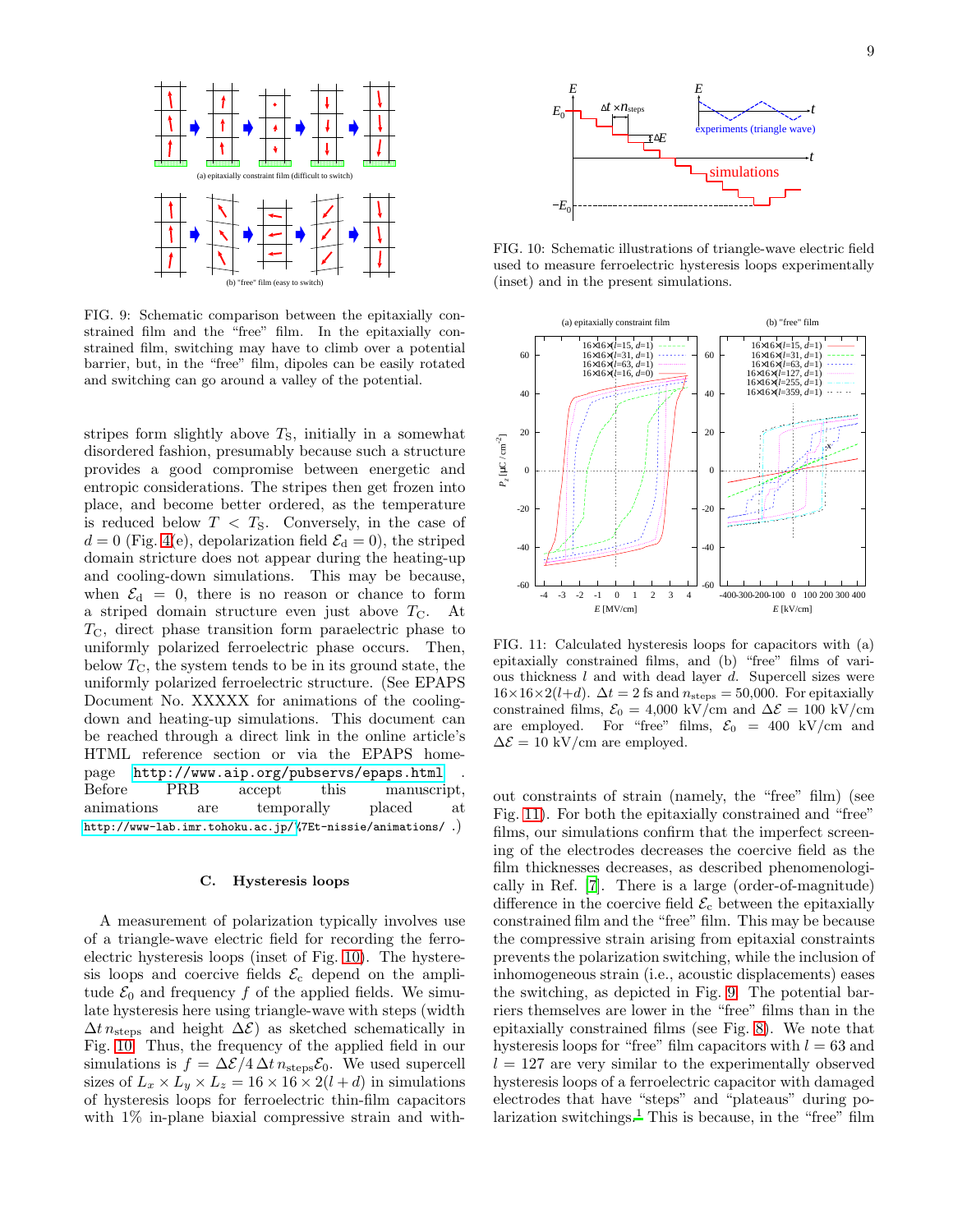capacitors with imperfect electrodes  $(d = 1)$ , the configuration with out-of-plane polarization is no longer the ground state. In fact, the ground state has a nonzero in-plane polarization. Thus, the dipoles  $Z^*u(R)$  have large in-plane components  $Z^*u_x(\mathbf{R})$  and  $Z^*u_y(\mathbf{R})$  in the hysteresis-loop simulations (and experiments), as evident in the snapshot shown in Fig. [12.](#page-10-0)

Unfortunately, attempts to fit our results to the usually-assumed Kay-Dunn scaling of the coercive field  $\mathcal{E}_{\rm c}$  with film thickne[s](#page-9-24)s<sup>24</sup> were not successful. This may be because the switching in real thin-film capacitors is a large-scale (> 100 nm) phenomenon involving defectmediated nucleation,  $24,25,26$  $24,25,26$  $24,25,26$  as well as the possibility that the strain conditions may be intermediate between the cases of epitaxially constrained and "free" films.

### <span id="page-9-14"></span>IV. SUMMARY

We have developed a robust and highly efficient molecular-dynamics scheme, based on a first-principles effective Hamiltonian formulation, for simulating the behavior of the polarization in perovskite-type ferroelectrics. We have applied this approach to study  $BaTiO<sub>3</sub>$  ferroelectric thin-film capacitors, with special attention to the dependence on film thickness and choice of electric boundary conditions. We find that striped domain structures tend to form on cooling-down simulations when a ferroelectric dead layer is present near the electrodes, and we study the dependence of the domain period on the conditions of formation. We also study the hysteresis loops for capacitor structures, both with and without such dead layers, and we find dramatic differences in the hysteretic behavior for the cases of elastically constrained or "free" films. Our MD simulator feram will be a powerful tool for further investigations of the physical properties of ferroelectric nanostructures that are relevant for a variety of potential device applications.

#### Acknowledgments

Computational resources were provided by the Center for Computational Materials Science, Institute for Materials Research (CCMS-IMR), Tohoku University. We thank the staff at CCMS-IMR for their constant effort. This research was done when T.N. stayed at JN-CASR and Rutgers University under the support from JNCASR, Rutgers University, the Ministry of Education, Culture, Sports, Science and Technology (MEXT) of Japan, and the Japan Society for the Promotion of Science (JSPS). D.V. acknowledges support of ONR Grant N00014-05-1-0054.

- <span id="page-9-0"></span><sup>1</sup> J. F. Scott, Ferroelectric Memories (Springer-Verlag, Berlin Heidelberg, 2000).
- <span id="page-9-1"></span><sup>2</sup> K. J. Choi, M. Biegalski, Y. L. Li, A. Sharan, J. Schubert, R. Uecker, P. Reiche, Y. B. Chen, X. Q. Pan, V. Gopalan, et al., Science 306, 1005 (2004).
- <span id="page-9-2"></span><sup>3</sup> M. E. Drougard and R. Landauer, J. Appl. Phys. 30, 1663 (1959).
- <span id="page-9-3"></span>4 S. L. Miller, R. D. Nasby, J. R. Schwank, M. S. Rodgers, and P. V. Deessendorger, J. Appl. Phys. 68, 6463 (1990).
- <span id="page-9-4"></span><sup>5</sup> V. V. Lemanov and V. K. Yarmarkin, Phys. Solid State 38, 1363 (1996), [Fiz. Tverd. Tela 38, 2482 (1996)].
- <span id="page-9-5"></span><sup>6</sup> H. Z. Jin and J. Zhu, J. Appl. Phys. 92, 4594 (2002).
- <span id="page-9-6"></span><sup>7</sup> M. Dawber, P. Chandra, P. B. Littlewood, and J. F. Scott, J. Phys.-Condes. Matter 15, L393 (2003).
- <span id="page-9-7"></span><sup>8</sup> R. D. King-Smith and D. Vanderbilt, Phys. Rev. B 49, 5828 (1994).
- <span id="page-9-8"></span><sup>9</sup> W. Zhong, D. Vanderbilt, and K. M. Rabe, Phys. Rev. Lett. 73, 1861 (1994).
- <span id="page-9-9"></span><sup>10</sup> W. Zhong, D. Vanderbilt, and K. M. Rabe, Phys. Rev. B 52, 6301 (1995).
- <span id="page-9-10"></span> $11$  U. V. Waghmare and K. M. Rabe, Phys. Rev. B 55, 6161 (1997).
- <span id="page-9-11"></span><sup>12</sup> U. V. Waghmare, E. J. Cockayne, and B. P. Burton, Ferroelectrics 291, 187 (2003).
- <span id="page-9-12"></span><sup>13</sup> B. P. Burton, E. Cockayne, and U. V. Waghmare, Phys. Rev. B 72, 064113 (2005).
- <span id="page-9-13"></span><sup>14</sup> J. Paul, T. Nishimatsu, Y. Kawazoe, and U. V. Waghmare, Phys. Rev. Lett. 99, 077601 (2007).
- <span id="page-9-15"></span><sup>15</sup> S. D. Bond, B. J. Leimkuhler, and B. B. Laird, J. Comput. Phys. 151, 114 (1999).
- <span id="page-9-16"></span><sup>16</sup> C. Kittel, Phys. Rev. 70, 965 (1946).
- <span id="page-9-17"></span><sup>17</sup> D. D. Fong, G. B. Stephenson, S. K. Streiffer, J. A. Eastman, O. Auciello, P. H. Fuoss, and C. Thompson, Science 304, 1650 (2004).
- <span id="page-9-18"></span><sup>18</sup> A. M. Bratkovsky and A. P. Levanyuk, Phys. Rev. Lett. 84, 3177 (2000).
- <span id="page-9-19"></span><sup>19</sup> A. M. Bratkovsky and A. P. Levanyuk, Phys. Rev. Lett. 8717, 179703 (2001).
- <span id="page-9-20"></span><sup>20</sup> B. K. Lai, I. Ponomareva, I. I. Naumov, I. Kornev, H. X. Fu, L. Bellaiche, and G. J. Salamo, Phys. Rev. Lett. 96, 137602 (2006).
- <span id="page-9-21"></span><sup>21</sup> B.-K. Lai, I. Ponomareva, I. A. Kornev, L. Bellaiche, and G. J. Salamo, Phys. Rev. B 75, 085412 (2007).
- <span id="page-9-22"></span>B.-K. Lai, I. Ponomareva, I. Kornev, L. Bellaiche, and G. Salamo, Appl. Phys. Lett. 91, 152909 (2007).
- <span id="page-9-23"></span><sup>23</sup> S. Tinte and M. G. Stachiotti, Phys. Rev. B 64, 235403 (2001).
- <span id="page-9-24"></span> $^{24}$  H. F. Kav and J. W. Dunn, Phil. Mag. 7, 2027 (1962).
- <span id="page-9-25"></span> $25$  V. Janovec, Czech. J. Phys. 8, 3 (1958).
- <span id="page-9-26"></span><sup>26</sup> P. Chandra, M. Dawber, P. B. Littlewood, and J. F. Scott, Ferroelectrics 313, 7 (2004).